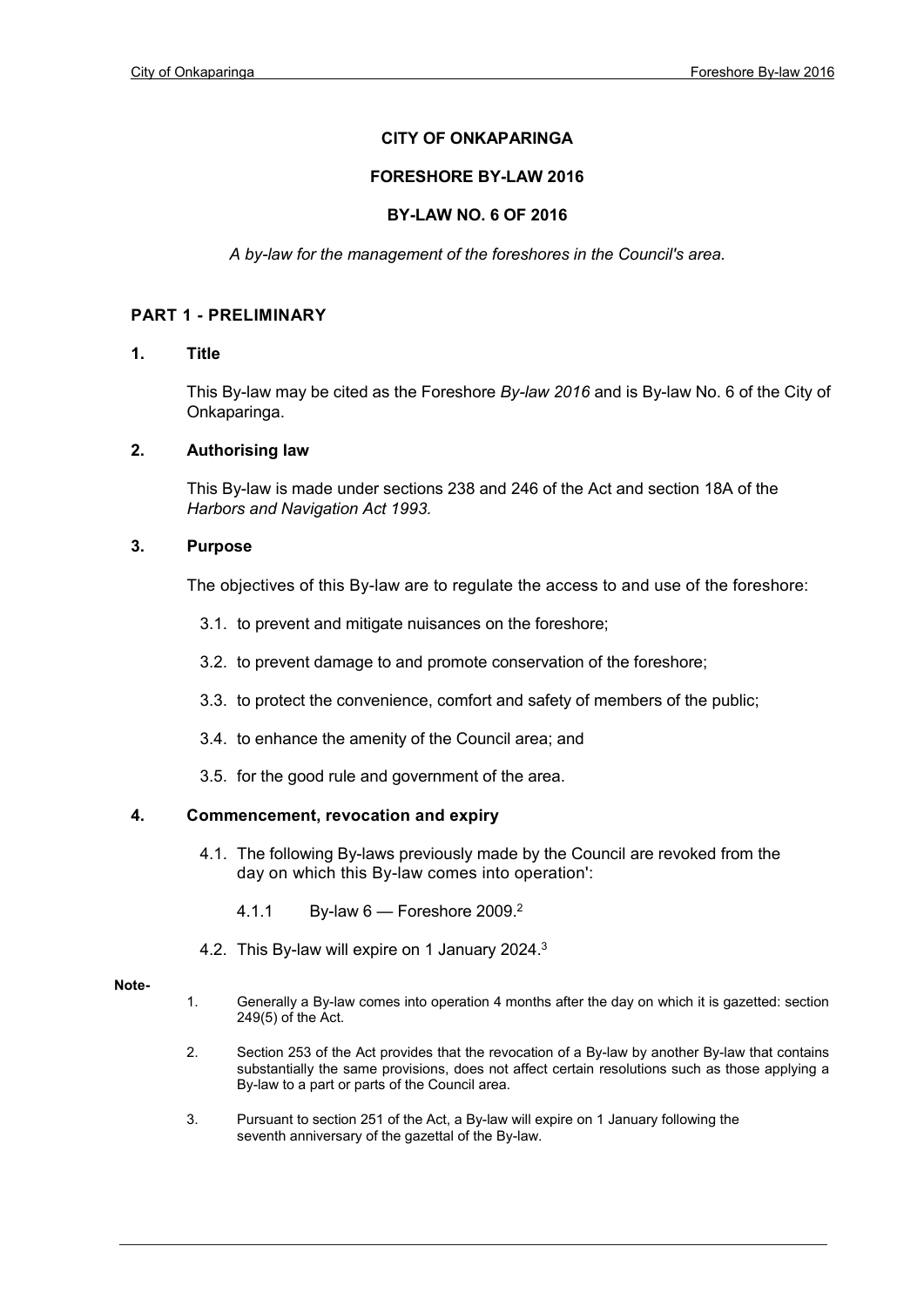#### **5. Application**

- 5.1. This By-law operates subject to the Council's *Permits and Penalties By-law 2016.*
- 5.2. Subject to clauses 5.3 and 5.4, this By-law applies throughout the Council area.
- 5.3. Clauses 8.2.1 this By-law only applies in such part or parts of the Council area as the Council may, by resolution direct in accordance with section 246(3)(e) of the Act.
- 5.4. Clauses 8.4.2, 8.5.2, 8.11, 9.2 and 9.8.1 of this By-law apply throughout the Council area except in such part or parts of the Council area as the Council may by resolution direct in accordance with section 246(3)(e) of the Act.

#### **6. Definitions**

In this By-law:

- 6.1. *Act* means the *Local Government Act 1999;*
	- 6.2. *animal or animals* includes birds and insects but does not include a dog;
	- 6.3. *authorised person* has the same meaning as in the Act;
	- 6.4. *boat* includes a raft, pontoon or personal watercraft or other similar device;
	- 6.5. *camp* includes setting up a camp, or causing a tent, caravan or motor home to remain on the land overnight, whether or not any person is in attendance or sleeps on the land;
	- 6.6. *Council* means the City of Onkaparinga;
- 6.7. **emergency worker** has the same meaning as in the *Road Traffic (Road Rules — Ancillary and Miscellaneous Provisions) Regulations 2014;*
	- 6.8. *foreshore* means land extending from the low water mark on the seashore in the Council's area to the nearest road or section boundary, or for a distance of 50 metres from the high water mark (whichever is the lesser);
	- 6.9. *low water mark* means the lowest meteorological tide;
- 6.10. *pebble bank* means the pebble banks located on the foreshore at Sellicks Beach and Aldinga Beach;
- 6.11. *personal watercraft* means a device that —

6.11.1 is propelled by a motor; and

- 6.11.2 has a fully enclosed hull; and
- 6.11.3 is designed not to retain water if capsized; and
- 6.11.4 is designed to be operated by a person who sits astride, stands, or kneels on the device;

and includes the device commonly referred to as a jet ski.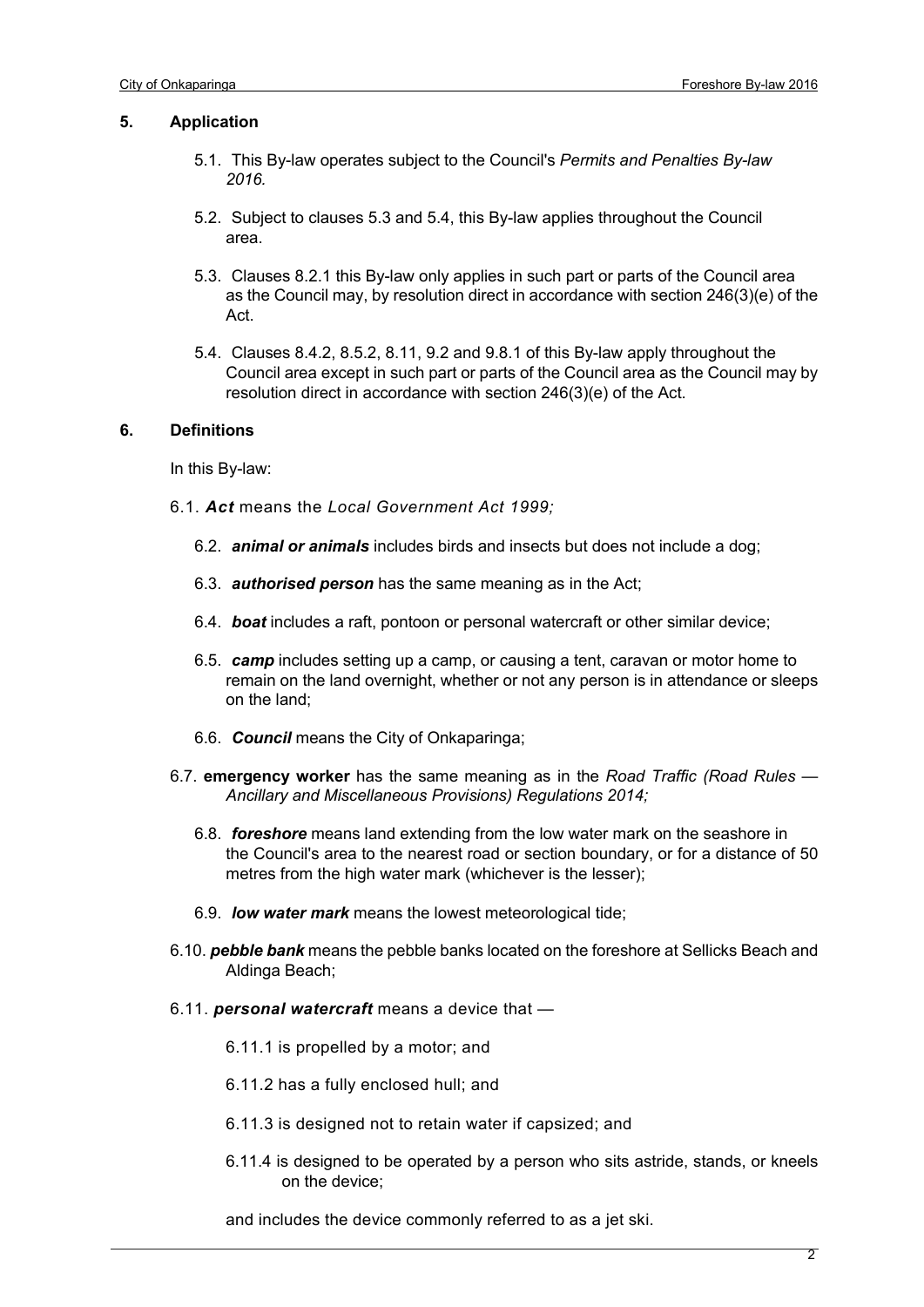#### 6.12. *Vehicle* has the same meaning as in the *Road Traffic Act 1961.*

#### **Note -**

Section 14 of the *Acts Interpretation Act 1915* provides that an expression used in a By-law has, unless the contrary intention appears, the same meaning as in the Acts under which the By-law was made.

# **PART 2 - ACCESS TO THE FORESHORE**

#### **7. Access**

- 7.1. The Council may:
	- 7.1.1 close or regulate or restrict access to, any part of the foreshore to the public for specified times and days; and
	- 7.1.2 fix charges or fees payable for entry onto any part of the foreshore.
- 7.2. A person must not without permission, enter or remain on any foreshore that is Local Government land:
	- 7.2.1 which has been closed, or in respect of which access by the public is regulated or restricted in accordance with clause 7.1;
	- 7.2.2 where entry fees or charges are payable, without paying those fees or charges; or
	- 7.2.3 where the land has been enclosed by fences and/or walls and gates that have been closed and locked.

# **PART 3 — REGULATION OF ACTIVITIES ON THE FORESHORE**

#### **8. Activities Requiring Permission**

No person shall without permission on the foreshore:

8.1. *Advertising*

Subject to clause 13.2, display, paint or erect any advertisement (including on any building or structure on the foreshore).

#### 8.2. *Animals*

- 8.2.1 Allow, ride or take any animal onto or allow it to remain on the foreshore or in any adjacent waters except between the hours of midnight and 9am and only on any part or parts of the foreshore to which the Council has resolved this clause applies;
- 8.2.2 Allow any horse or camel to enter or leave the foreshore other than by the access ramps constructed or provided by the Council for that purpose.
- 8.3. *Bathing*
	- 8.3.1 Swim or bathe within 5 metres of any jetty.
	- 8.3.2 Swim or bathe at a time when swimming or bathing in that place has been prohibited by resolution of the Council (for the reasons of public safety) as indicated by a sign or signs displayed on the land.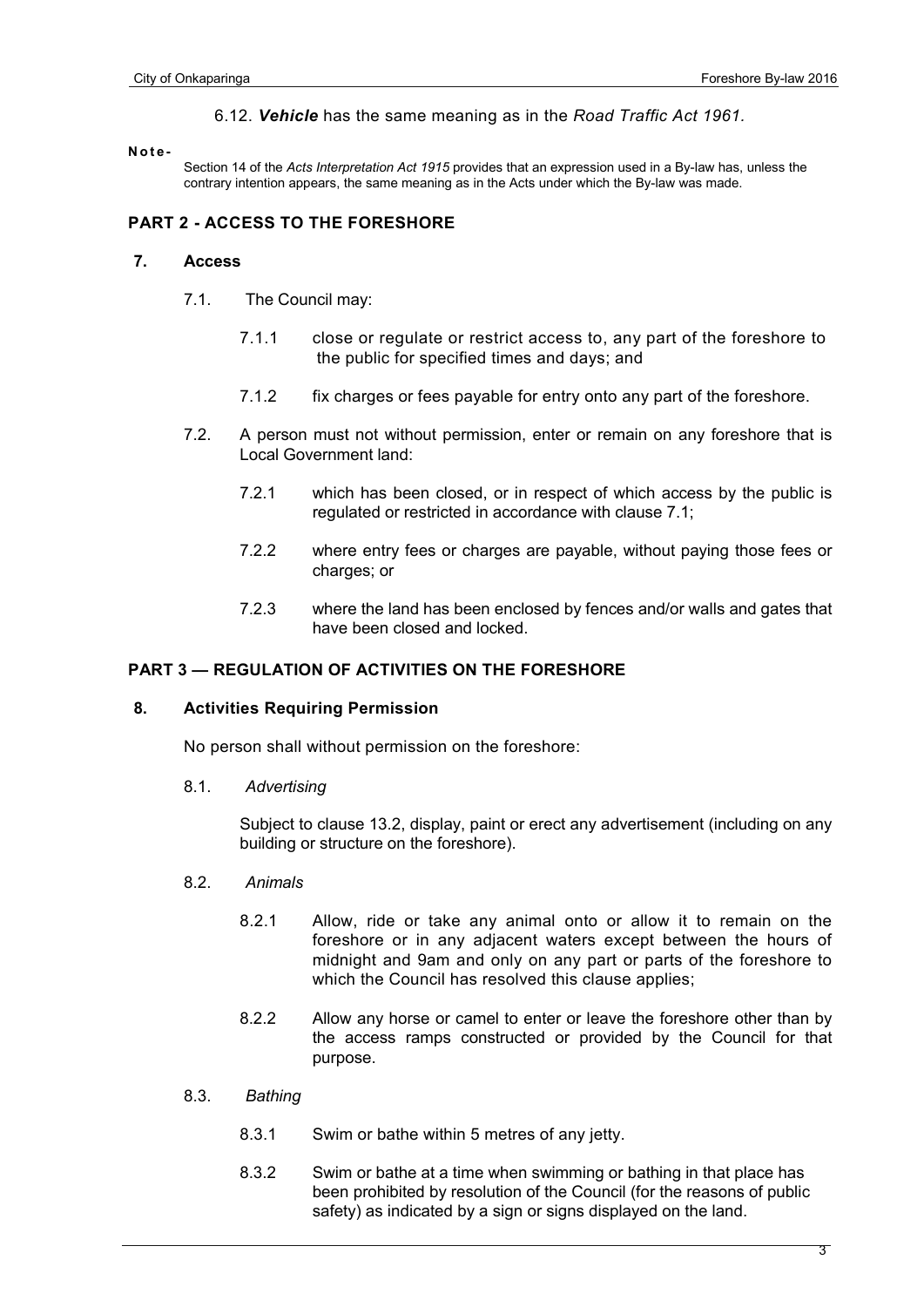# 8.4. *Boat Ramps*

- 8.4.1 Use a boat ramp on the foreshore to which the Council has determined this clause applies to launch or retrieve a boat from or onto the foreshore:
	- (a) without having first paid the fee determined by the Council and displayed the receipt of payment on the dashboard of the towing vehicle used to launch or retrieve the boat; and
	- (b) other than in accordance with any conditions determined by resolution of the Council (if any).
- 8.4.2 Except for on any portion on the foreshore to which the Council has resolved this clause applies, launch or retrieve a boat from or onto the foreshore without using a boat ramp constructed or provided by the Council for that purpose;
- 8.4.3 Allow a vehicle to remain stationary on a boat ramp for longer than is necessary to launch or retrieve a boat.

# 8.5. *Camping and Tents*

- 8.5.1 Erect a tent or other structure of calico, canvas, plastic or similar material;
- 8.5.2 Camp or sleep overnight other than in an area that the Council has, by resolution, designated for camping and in accordance with such time limits and other conditions determined by resolution of the Council (if any).
- 8.6. *Charge Admission*

Charge admission or seek payment for entering.

- 8.7. *Entertainment and Busking*
	- 8.7.1 Sing, busk or play a recording or use a musical instrument for the apparent purpose of either entertaining others or receiving money;
	- 8.7.2 Conduct or hold any event, concert, festival, show, public gathering, circus, meeting, performance or any other similar activity.
- 8.8. *Fires*

Subject to the *Fire and Emergency Services Act 2005,* light any fire except:

- 8.8.1 in a place provided by the Council for that purpose; or
- 8.8.2 in a portable barbeque as long as the barbeque is used in an area that is clear of flammable material for a distance of four metres.
- 8.9. *Fishing*

Cast a fishing line or keep a fishing line in adjacent waters from any foreshore while there are other persons in the waters in the vicinity of the fishing line.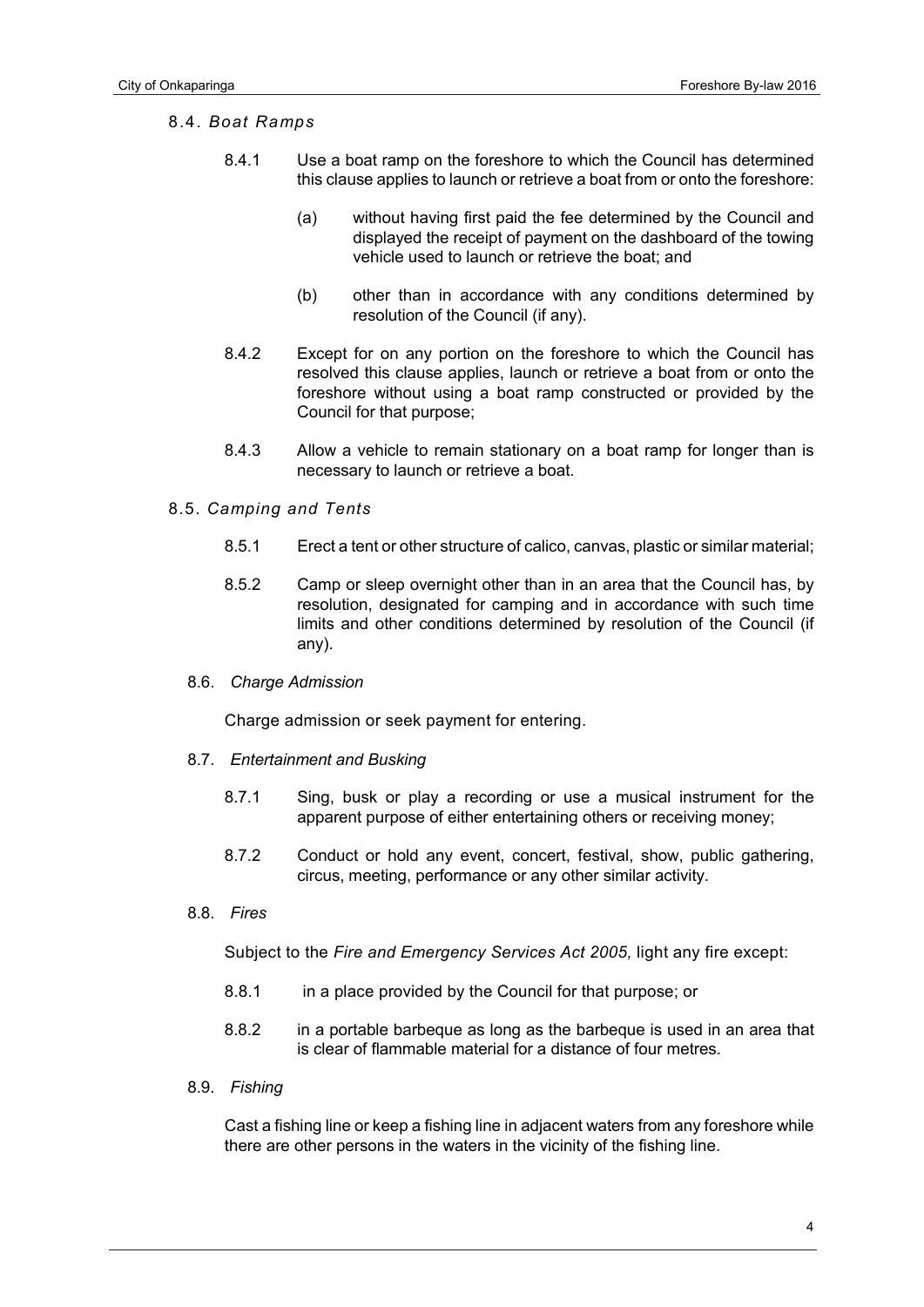# 8.10. *Jetties*

- 8.10.1 Jump or dive from a jetty or other structure onto the foreshore or into any adjacent waters;
- 8.10.2 Throw or propel any object from any structure or jetty onto the foreshore or into any adjacent waters.
- 8.11. *Sandboarding*

Use a sandboard or other item except in an area the Council has resolved this clause applies.

8.12. *Trading*

Sell, buy, offer or display for sale or hire any goods or services.

- 8.13. *Weddings, Functions and Special events*
	- 8.13.1 Hold, conduct or participate in a marriage ceremony, funeral or special event;
	- 8.13.2 Erect a marquee, stage or structure for the purpose of holding or conducting a wedding, funeral or special event;
	- 8.13.3 Hold or conduct any filming where the filming is for a commercial purpose.

# 9. **Prohibited Activities**

No person shall on the Foreshore:

# 9.1. *Annoyances*

Unless authorised by the Council, conduct himself or herself:

- 9.1.1 in such a manner that may annoy or endanger others; or
- 9.1.2 unreasonably interfere with the lawful activities of others that are taking place on the foreshore.
- 9.2. *Clad and unclad bathing.*
	- 9.2.1 If aged 5 years or over and except for on Maslin Beach or any other foreshore to which the Council has resolved this clause applies, remain thereon or in any adjacent waters unless properly clad in a bathing costume or other garment necessary to ensure the observance of public decency;
	- 9.2.2 For the purpose of clause 9.2.1, *Maslin Beach* means that portion of the foreshore comprised in Allotment 2 of DP 40554, Hundred of Willunga, restricted to the beach area between the base of the cliff face and the low water mark only.
- 9.3. *Interference with Permitted Use*

Interrupt or interfere with any other person's use of the foreshore as permitted by the Council.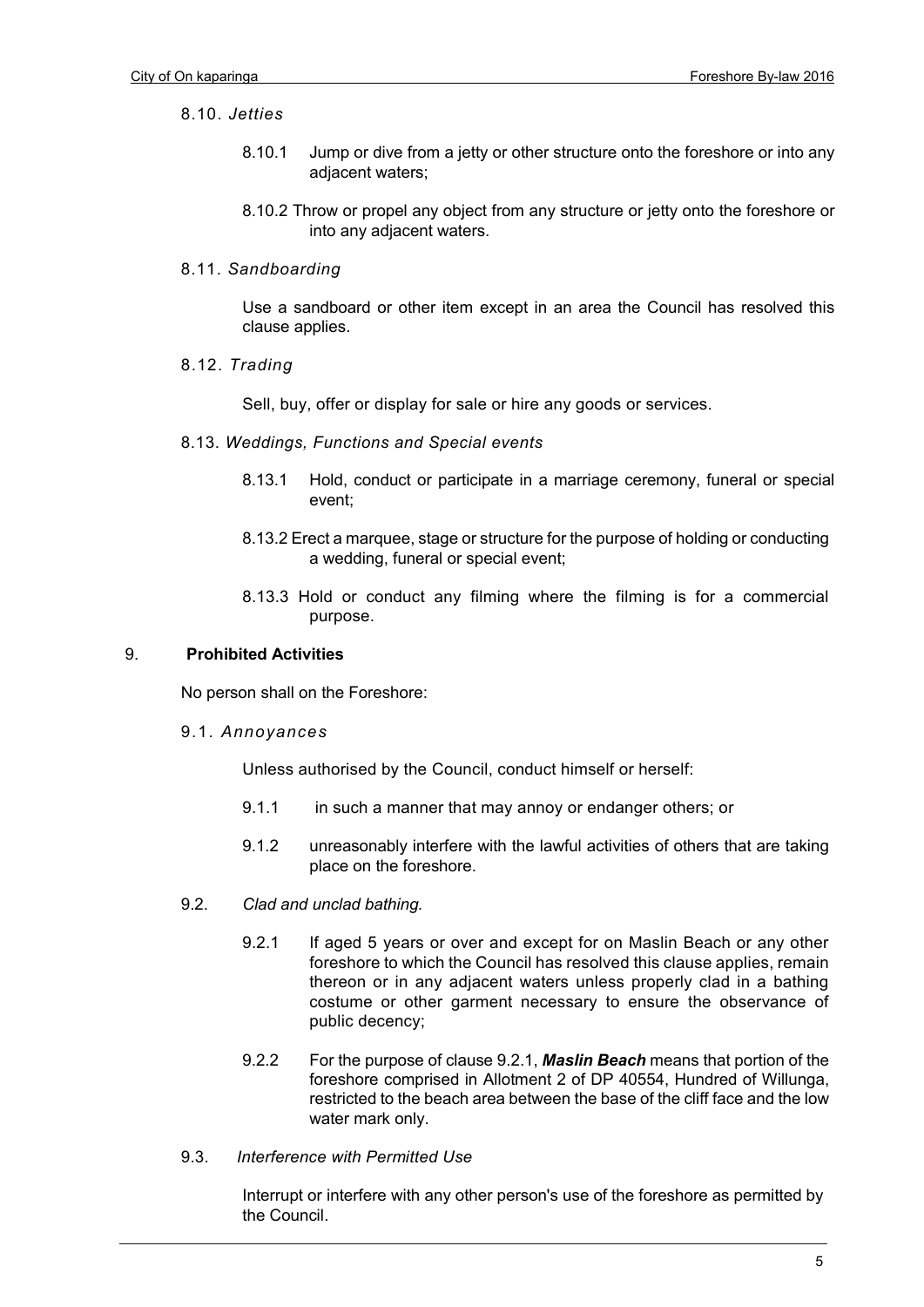#### 9.4. *Rubbish*

- 9.4.1 Deposit any rubbish or animal faeces other than in receptacles provided by the Council for that purpose;
- 9.4.2 Remove, disperse or interfere with any rubbish (including bottles, newspapers, cans, containers or packaging) that has been discarded in a Council rubbish bin on Local Government land.
- 9.5. *Sand dunes, pebble banks, coastal slopes and cliffs*
	- 9.5.1 Carry out any activity that may damage or threaten the integrity of sand dunes, pebble banks, coastal slopes or cliff;
	- 9.5.2 Introduce non-indigenous flora or fauna or dump any material in a sand dune or pebble bank;
	- 9.5.3 Destroy, remove or cause interference to any flora or fauna, whether living or dead, on or within a sand dune, coastal slope or coastal cliff;
	- 9.5.4 Remove or clear any sand, seaweed, soil, rocks or other flora and fauna;
	- 9.5.5 Make or excavate any dug-out, cave, cliff or other opening, or camp in or otherwise occupy any dug out, cave or cliff overhang opening.
- 9.6. *Toilets*

In any public convenience (including showers, toilets and hand washing facilities):

- 9.6.1 urinate other than in a urinal or pan or defecate other than in a pan set a part for the purpose;
- 9.6.2 deposit anything in a pan, urinal or drain that is likely to cause a blockage or damage to the facility or any drain, pipe or property associated with the facility;
- 9.6.3 use the facilities for a purpose for which it was not designed or constructed;
- 9.6.4 enter any facilities that are set aside for the use of the opposite gender except:
	- (a) where a child under the age of 8 years is accompanied by an adult parent or guardian of that sex; or
	- (b) to provide assistance to a disabled person; or
	- (c) in the case of a genuine emergency.
- 9.7. *Use of equipment, buildings and property*
	- 9.7.1 Use or occupy any equipment, structure, building or property thereon that belongs to the Council other than for the purpose and in the manner for which it was designed, constructed and intended to be used;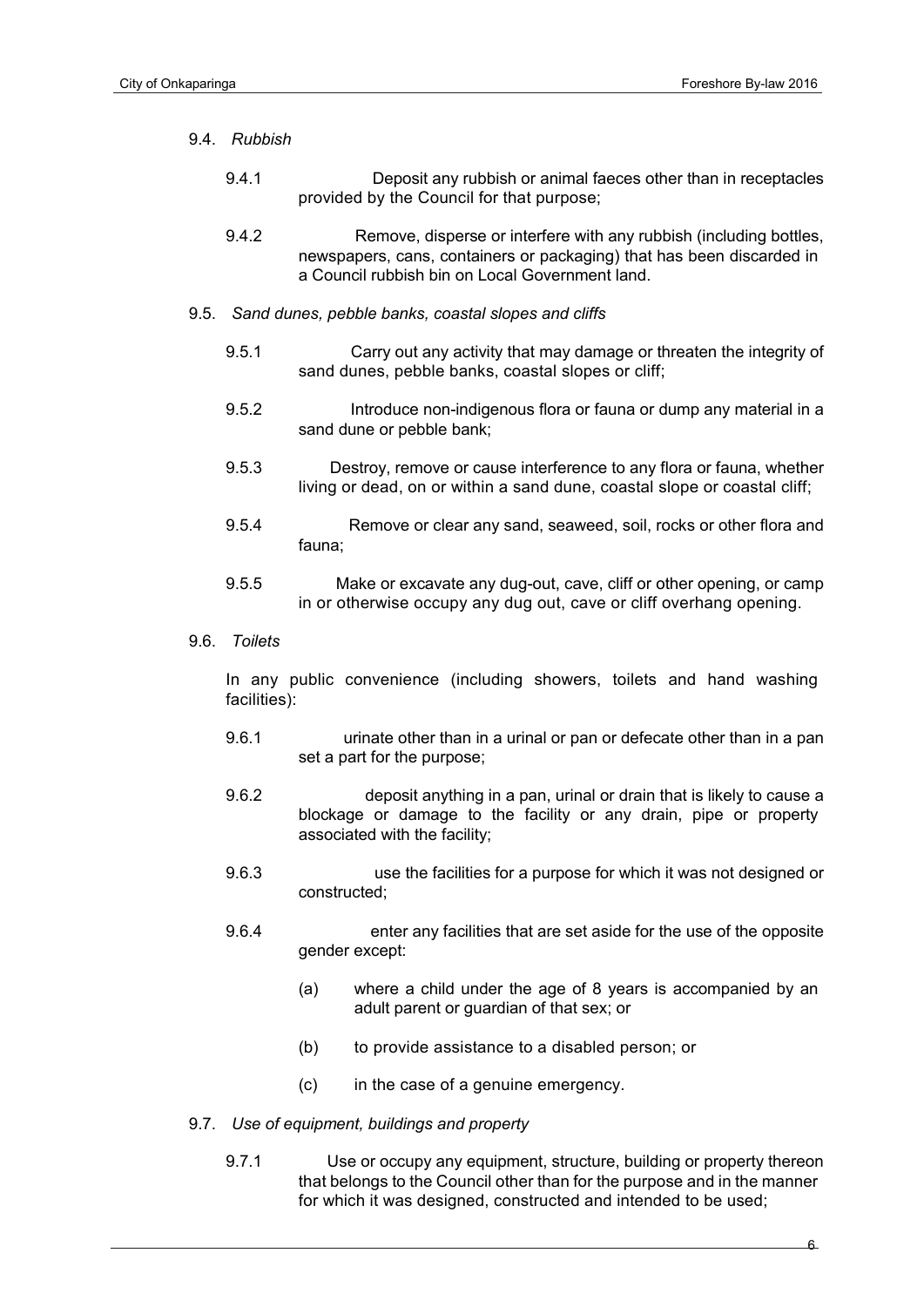- 9/.2 Damage, destroy or remove any building or structure, notice board or sign.
- 9.8. *Vehicles*
	- 9.8.1 Drive or propel a vehicle except on any portion of the foreshore to which the Council has resolved this clause applies (as indicated by the erection of flags, signs or other means);
	- 9.8.2 Drive or propel a vehicle onto or from the foreshore other than by a ramp or thoroughfare constructed or provided by the Council for that purpose;
	- 9.8.3 Use any ramp or thoroughfare to which the Council has resolved this clause applies to drive or propel a vehicle onto or from the foreshore without having paid the applicable fee (if any) in the manner determined by the Council;
	- 9.8.4 Drive or propel a vehicle over or on any sand dunes or pebble bank.

# **PART 4 — ENFORCEMENT**

#### **10. Directions**

- 10.1. A person on the foreshore must comply with a reasonable direction from an authorised person relating to:
	- 10.1.1 that person's use of the foreshore;
	- 10.1.2 that person's conduct and behaviour on the foreshore; or
	- 10.1.3 the safety and enjoyment of other persons on the foreshore.
- 10.2. A person who, in the opinion of an authorised person, is likely to commit or has committed, a breach of this By-law must immediately comply with a direction of an authorised person to leave that part of the foreshore.

# 11. **Orders**

If a person fails to comply with an order of an authorised person made pursuant to section 262 of the Act in respect of a breach of this By-law, the Council may seek to recover its costs of any action taken under section 262(3) of the Act from the person to whom the order was directed.

# **12. Removal of animals and objects**

An authorised person may remove an animal or object that is on the foreshore in breach of a By-law if no person is in charge of, or apparently in charge of, the animal or object.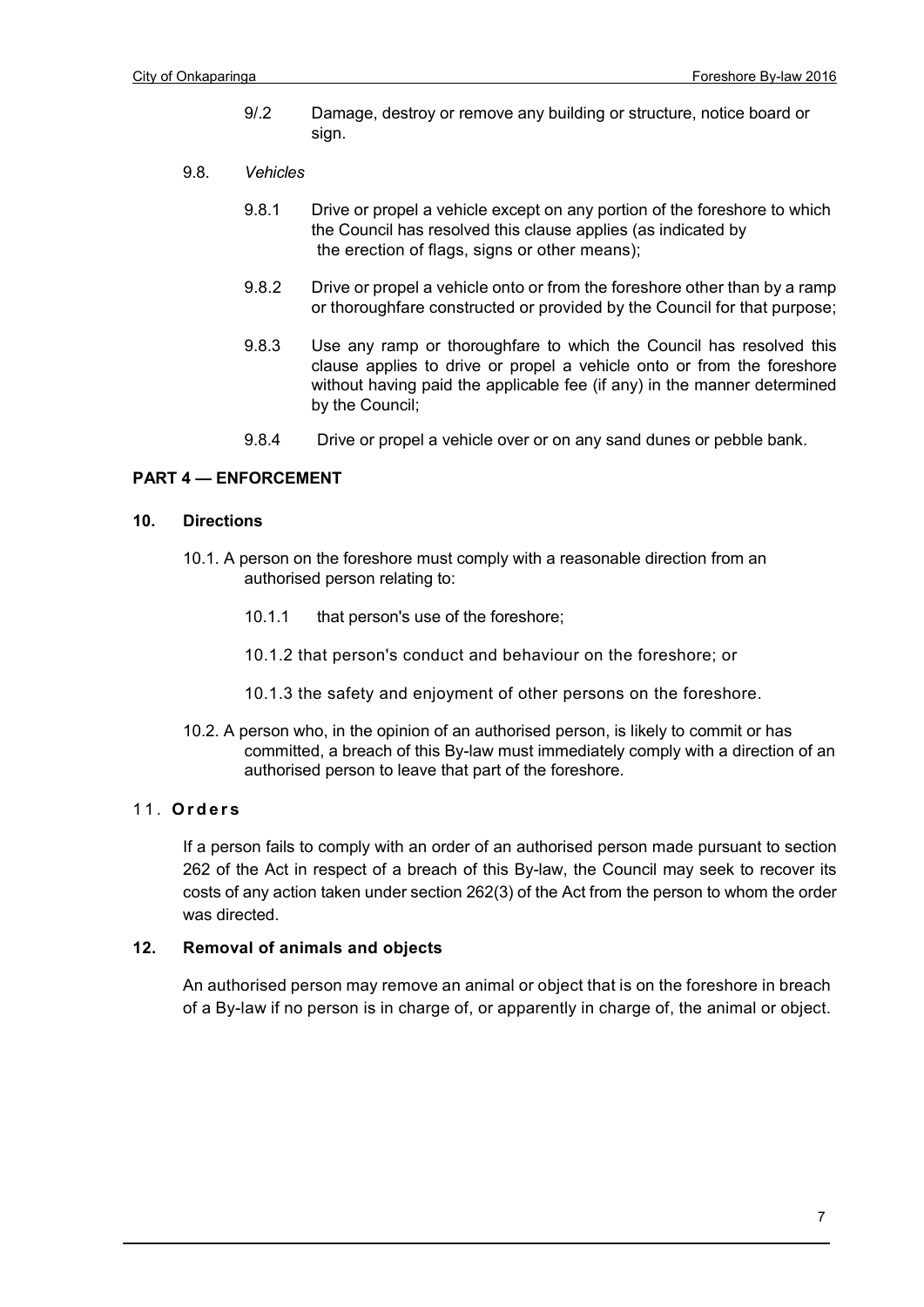#### **PART 5 - MISCELLANEOUS**

#### **5. Exemptions**

- 13.1. The restrictions in this By-law do not apply to a police officer, emergency worker, Council officer or employee acting in the course and within the scope of that person's normal duties, or to a contractor or volunteer while performing work for the Council and while acting under the supervision of a Council officer.
- 13.2. The restrictions in clause 8.1 of this By-law do not apply to electoral matter authorised by a candidate and which is:
	- 13.2.1 related to a Commonwealth or State election and occurs during the period commencing on the issue of the writ or writs for the election and ending at the close of polls on polling day; or
	- 13.2.2 related to an election under the Act or the *Local Government (Elections) Act 1999* and occurs during the period commencing four weeks immediately before the date that has been set (either by or under either Act) for polling day and ending at the close of voting on polling day; or
	- 13.2.3 related to, and occurs during the course of and for the purpose of a referendum.

#### **6. Liability of vehicle owners**

- 14.1. For the purposes of this clause 14, *owner* in relation to a vehicle has the same meaning as contained in section 4 of the Act;
- 14.2. The owner and the driver of a vehicle driven, parked or standing in contravention of this by-law are each guilty of an offence and liable to the penalty as prescribed for that offence.

This foregoing By-law was duly made and passed at a meeting of the City of Onkaparinga held on **14 June 2016** by an absolute majority of the members for the time being constituting the Council, there being at least two-thirds of the members present.

Mark Dowd Chief Executive Officer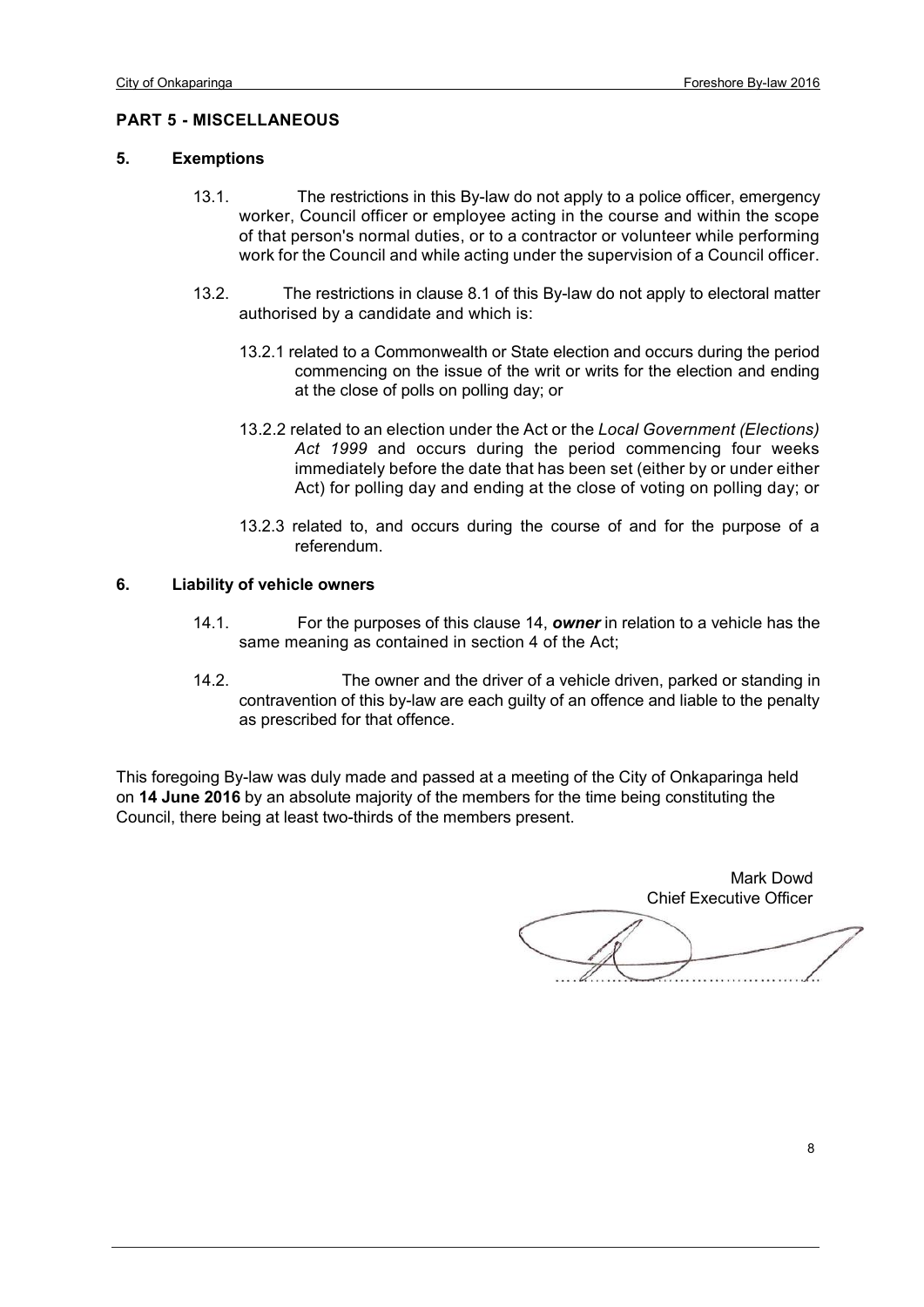# SECTION 249 LOCAL GOVERNMENT ACT 1999

### **CERTIFICATE OF VALIDITY**

**I,** CIMON ANGELA BURKE of Level 6, 19 Gilles Street, Adelaide in the State of South Australia, being a legal practitioner within the meaning of the *Legal Practitioners Act 1981,* declare that I have examined the following by-law:

## **City of Onkaparinga**

## **By-law No 6 — Foreshore By-Law 2016**

*A By-law for the management of the foreshores in the Council's area;*

and do certify that in my opinion:

City of Onkaparinga

has the power to make the by-law by virtue of the following statutory provisions:

*Local Government Act* 1999: sections 238, 246(1), 246(2), 246(3)(a), 246(3)(c), 246(3)(e), 246(3)(f) and 246(3)(h)(iii); and *Harbors and Navigation Act 1993:* section 18A;

and the by-law is not in conflict with the *Local Government Act 1999.*

**DATED** the day of June 2016

Cimon Burke, Legal Practitioner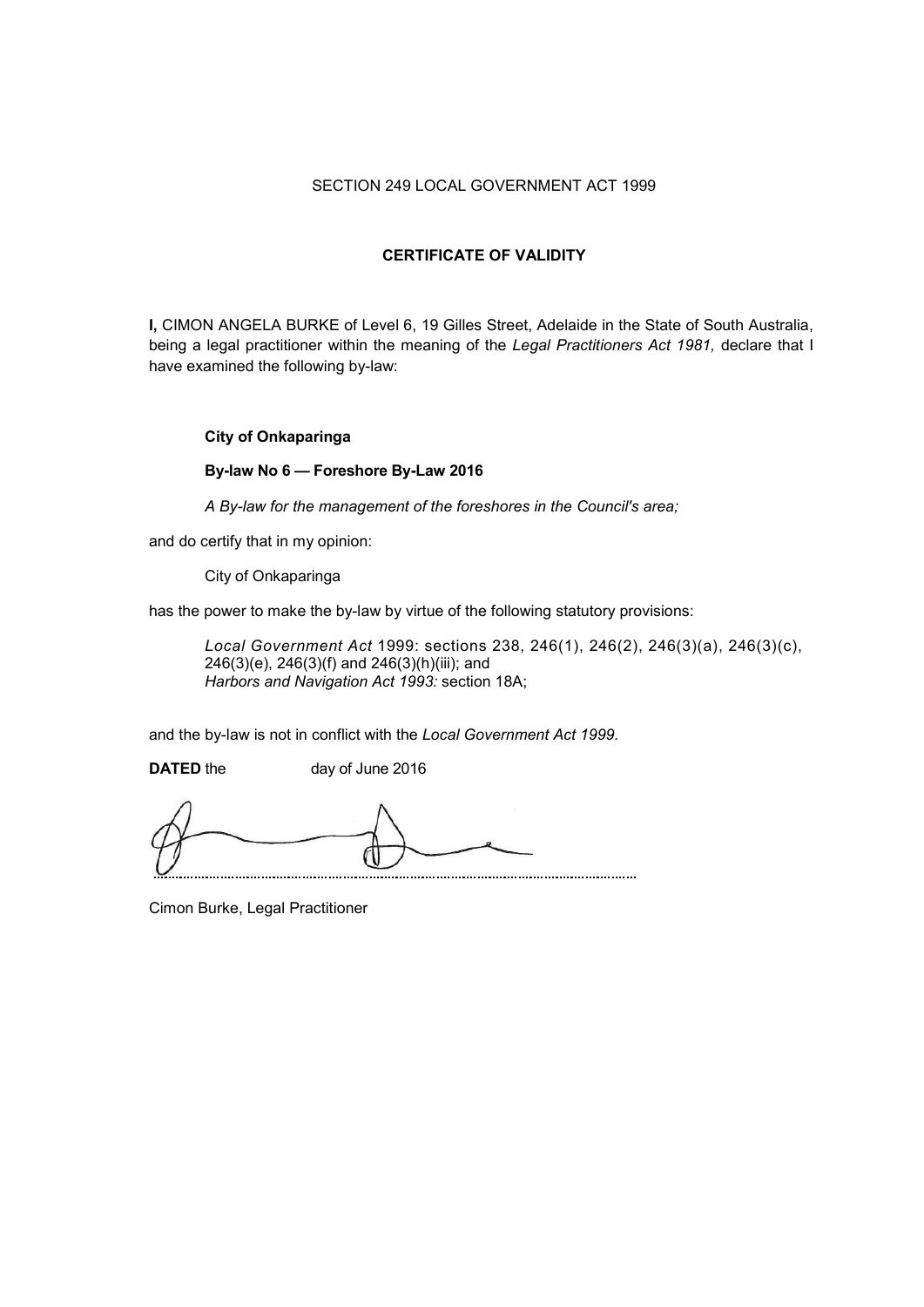• Real Property Act 1886 (attachment 3 to the agenda report).

Seconded by Cr Deakin.

**CARRIED** 

# **9.6 By-law Resolutions**

MOVED Cr Kilby.

- 1. That pursuant to By-law 2 of 2016 Moveable Signs, clauses 7.1 and 10.1, effective from 28 November 2016:
	- a. 'the number of 'A' and 'T'Frame moveable signs allowed per business be no greater than three, to be displayed in accordance with the guidelines for 'A'and 'T'Frame signs, as attached to the agenda.
	- b. vertical banner moveable signs be displayed in accordance with the guidelines for vertical banner signs, as attached to the agenda.
- 2. That pursuant to By-law 4 of 2016 Local Government Land, clause 9.4.2, effective from 28 November 2016, horse access be permitted on:
	- a. the Council reserves that comprise parts of the City of Onkaparingas' horse trail network.
	- b. the Council land leased to the following organisations:
		- •Kangarilla Pony Club, Kangarilla Rd Kangarilla
		- •Southern Hills Pony Club, Station Rd Willunga
		- •Morphett Vale Riding Club, Wheatsheaf Rd Morphett Vale
		- •McLaren Flat Riding Club, Main Road McLaren Flat
		- •SA Horse Trials, Pine Road Woodcroft
		- •Riding for the Disabled, Pine Road Woodcroft
		- •Aldinga Riding Club (GSWRC), Port Road Aldinga
		- • Sophia Nicolis, horse recreation use on portion of Oakridge Road reserve, Aberfoyle Park.
- 3. That pursuant to By-law 4 of 2016 Local Government Land, clause 9.10.2 (b) effective from 28 November 2016, the signed area at Clarendon Oval be designated as an area for 24 hour camping.
- 4. That pursuant to By-law 6 of 2016 Foreshore, clause 8.2.1, effective from 28 November 2016, horse access be permitted to the following areas:
	- a. The foreshore at Maslin Beach, Port Willunga, Aldinga Beach, Silver Sands, and Sellicks Beach subject to the following conditions:
		- • Horses are permitted 24 hour access during the winter months (May to September inclusive), and access between the hours of midnight and 9 am during the summer months (October to April inclusive).
		- • Horses are not permitted within 10 metres of dunes or vegetated areas or pebble banks.
		- • Horses are to be ridden in a manner which does not endanger the safety of any person in the area or unduly interfere with the peace,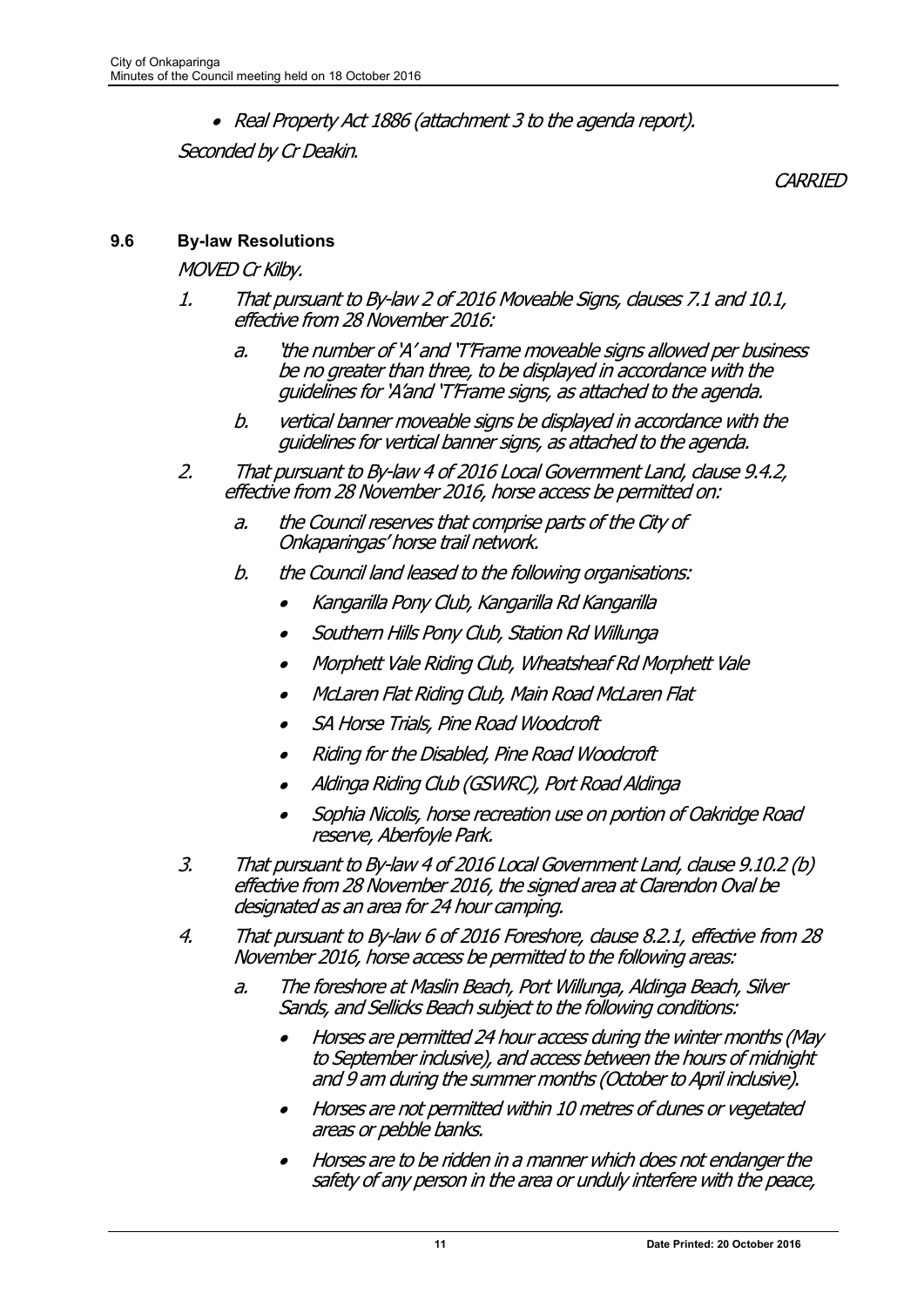comfort or convenience of other users of the foreshore. In practical terms this shall mean that horses will be ridden at walking pace when within approximately 50 metres of other (non-equestrian) users of the foreshore.

- b. The foreshore at Moana, Southport, Port Noarlunga, and Christies Beach subject to the following conditions:
	- • Horse access is permitted between the hours of midnight and 9.00am only.
	- •Horses are ridden at a safe speed at all times.
	- •Horses are not ridden within 10 metres of sand dunes and cliff faces.
	- • Horses are not ridden on the Christies Beach Boat Ramp as an access point due to safety reasons.
	- • Horses are ridden at walking pace within 50 metres of other (nonhorse riding) beach users.
	- • Horses are not ridden in any dog off-lead exercise area on Moana, Port Noarlunga South and O'Sullivans ' Beach.
- 5. That pursuant to By-law 6 of 2016 Foreshore, clause 8.4.2, effective from 28 November 2016, boat launching and retrieval is permitted in the following areas:
	- a. that area of foreshore south of a point at a line drawn in a straight westerly direction to the sea from the intersection of the southern side of Sellicks Beach Road and the Esplanade to a point at a line similarly drawn from the intersection of the northern side of Robert Street and the Esplanade at Sellicks Beach.
	- b. that area of foreshore north of a point at a line drawn in a straight westerly direction to the sea from the intersection of the northern side of Morgan Street and the Esplanade and south of a point at a line drawn in a straight westerly direction to the sea from the intersection of the northern side Ocean Street and the Esplanade at Aldinga Beach.
	- c. that area of foreshore south of a point at a line drawn in a straight westerly direction to the sea from the southern side of Nashwauk Crescent, to a point at a line drawn in a westerly direction to the sea from the northern side of Macquarie Street, Moana.
	- d. that are of foreshore south of a point at a line drawn in a straight westerly direction to the sea from the centre line of the access ramp, located at Saltfleet Street and the Esplanade, Port Noarlunga (known as the Port Noarlunga Jetty boat ramp).
	- e. that area of foreshore, 100m north and south of a point in a line drawn in a straight westerly direction to the sea from the centre line of the access ramp, located opposite the Christies Sailing Club Incorporated, the Esplanade, Christies Beach.
	- f. that area of foreshore located at the end of Marine Drive, O'Sullivan Beach known as the O'Sullivan Beach boat ramp launching facility.
- 6. That pursuant to By-law 6 Foreshore, clause 9.8.1, effective from 28 November 2016, vehicle access is permitted in the following areas: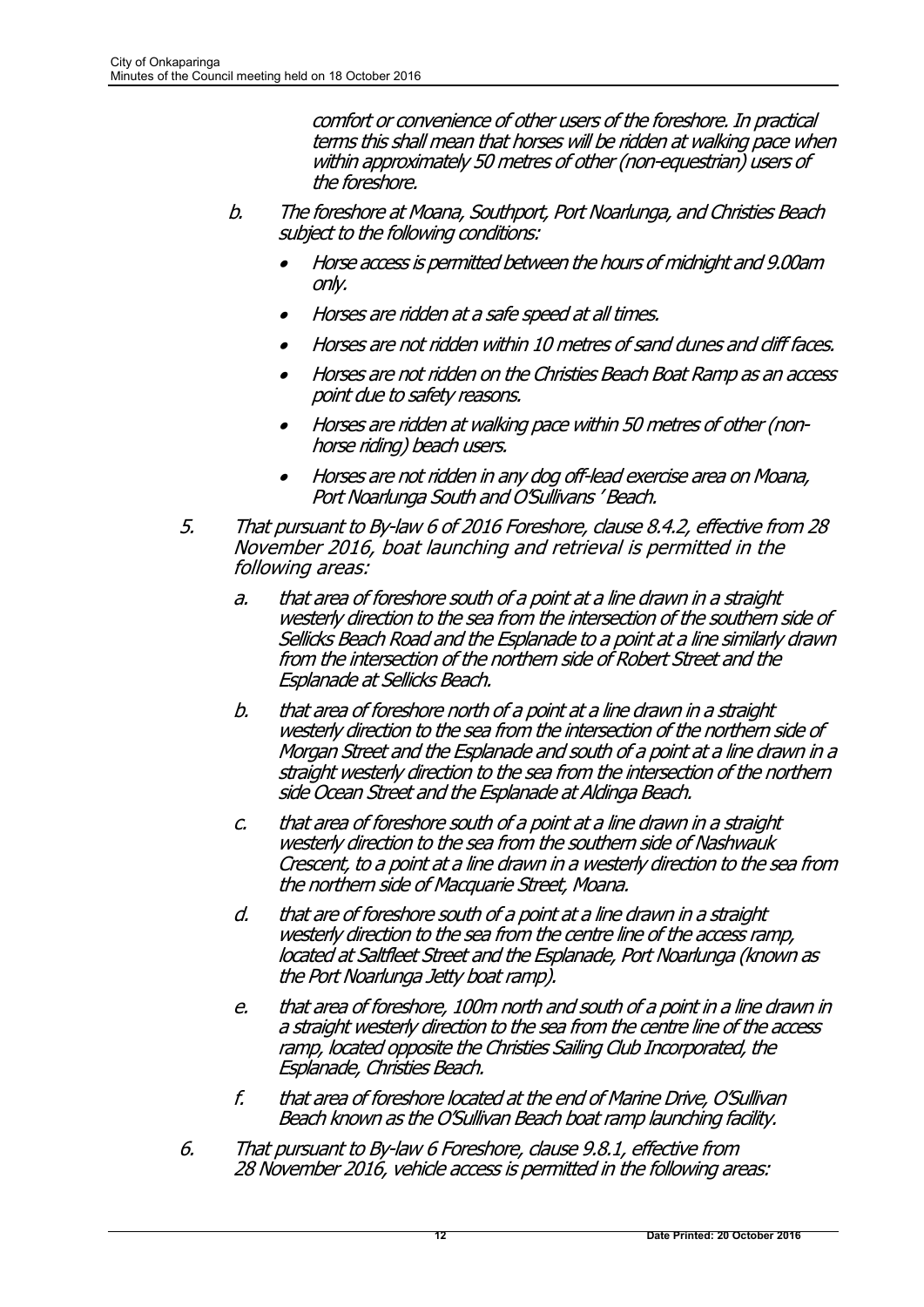- a. The area of foreshore that extends north of the extension of northern boundary of the road alignment of Robert Street Sellicks Beach to the extension of the northern boundary of the road alignment of Norman Road Aldinga Beach (known as the Silver Sands beach ramp) between 5.30 am and midnight of any day
- b. The area of foreshore that extends north of the extension of the northern boundary of the road alignment of Dingo Road to the extension of the southern most point of the Morgan Street Vehicle Access Ramp Aldinga Beach, between the 5.30am and midnight for the months of October to April inclusive
- c. The area of foreshore that extends north of the extension of southern most point of the Morgan Street Vehicle Access Ramp, Aldinga Beach, to the extension of the northern boundary of the road alignment of Ocean Street Aldinga Beach between 5.30 am and midnight of any day
- d. The area of foreshore that extends north of the extension of northern boundary of the road alignment of Macquarie Street Moana to the extension of the northern boundary of the road alignment of The Crescent, Moana between 5.30 am and midnight of any day.

Seconded by Cr Merritt.

**CARRIED** 

# **9.7 2016-17 Black Spot program and funding deeds**

MOVED Cr Greaves.

- 1. That the Mayor and Chief Executive Officer be authorised to sign and affix the Common Seal of Council for the following approved 2016-17 Infrastructure Investment Australian Government Black Spot Program, which includes the following two projects:
	- a. Old Willunga Hill Road, Willunga (motorcycle barriers)
	- b. O'Sullivan Beach Road/Aldershot Road, Lonsdale (intersection upgrade).
- 2. That Council note the budgeted councils ' contribution of \$69,000 towards the O'Sullivan Beach Road/Aldershot Road, Lonsdale intersection upgrade project (PID 10583) as approved via the 2016-17 budget process is not required and will be transferred to the contingency reserve via Budget Review 1.

Seconded by Cr Kilby.

**CARRIED** 

# **9.8 Sports facilities funding announcements - funding implications**

Cr Greaves left her seat in the Chamber at 8.34pm.

Cr Greaves resumed her seat in the Chamber at 8.35pm.

MOVED Cr Deakin.

That Council note the agenda report.

Seconded by Cr Themeliotis.

**CARRIED**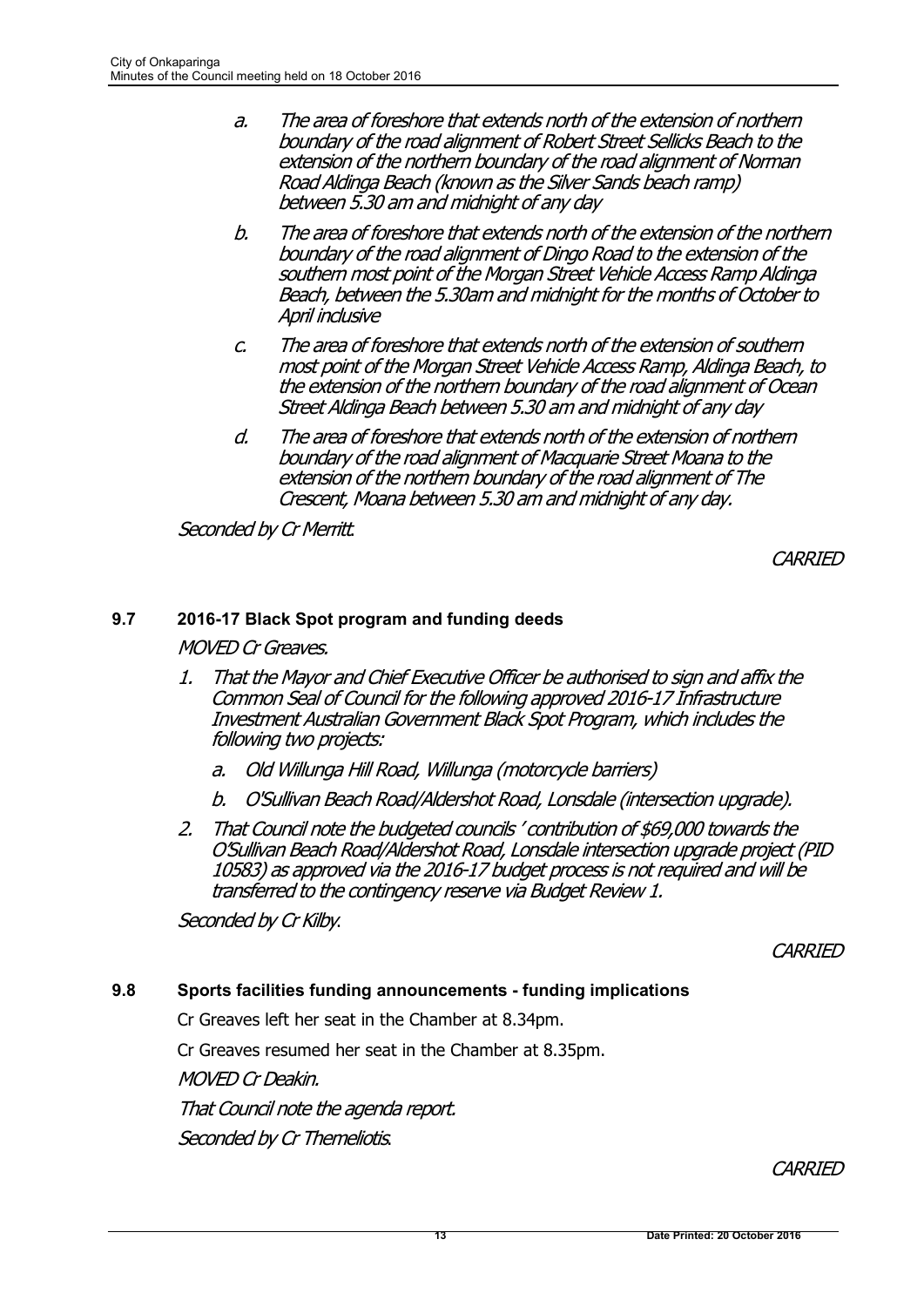# **9.8 Proposed Local Nuisance and Litter Control Regulations**

MOVED Cr Kilby.

That Council approve the attached draft Submission (attachment 1 to the agenda report) in response to consultation on the draft Local Nuisance and Litter Control Regulations 2016 and draft Local Nuisance and Litter Control (Amendment of Act, Schedule 1) Regulations 2016 to the Environment Protection Authority and Local Government Association.

Seconded by Cr Jamieson.

**CARRIED** 

# **9.8.1 Managing Hazards to Hooded Plovers, 17 August 2021**

MOVED Cr Brown.

That Council:

In exercise of its power under section 246(3)(e) of the Local Government Act 1999, resolves that effective immediately:

1. Clause 10.4 of the council's Dogs By-Law 2015 (By-law No. 7), applies to all fenced Hooded Plover breeding sites located on the foreshore and on any other Local Government land so that these sites are 'dog prohibited' areas;

and

for the purposes of this resolution, a 'Hooded Plover breeding site' is any land that has been identified by a temporary fenced exclusion zone with a sign at least 20m away from the fence to indicate a Hooded Plover nest is or may be present on the land or in the vicinity.

2. Clause 9.8.1 of the council's Foreshore By-Law 2015 (By-law No. 6) applies to all fenced Hooded Plover breeding sites located on the foreshore so that these sites constitute an area on the foreshore where a vehicle may not be driven or propelled;

and

for the purposes of this resolution, a 'Hooded Plover breeding site' is any land that has been identified by a temporary fenced exclusion zone with a sign at least 20m away from the fence to indicate a Hooded Plover nest is or may be present on the land or in the vicinity.

Seconded by Cr Greaves.

**CARRIED** 

# **9.9 By-law penalties and expiations**

MOVED Cr Greaves.

- 1. That pursuant to section 246 (3) of the Local Government Act 1999 a general maximum penalty for breaches of 2016 By-laws 1, 2, 3, 4, 6, and 7 be set at \$750, to apply from 30 November 2016.
- 2. That the By-law Schedule of Expiations, as attached to the agenda report, be adopted as the expiations for alleged offences against 2016 By-laws 1, 2, 3, 4, 6, and 7, to apply from 30 November 2016, and be attached to the minutes.
- 3. That councils ' annual Fees and Charges schedule be amended to reflect the above.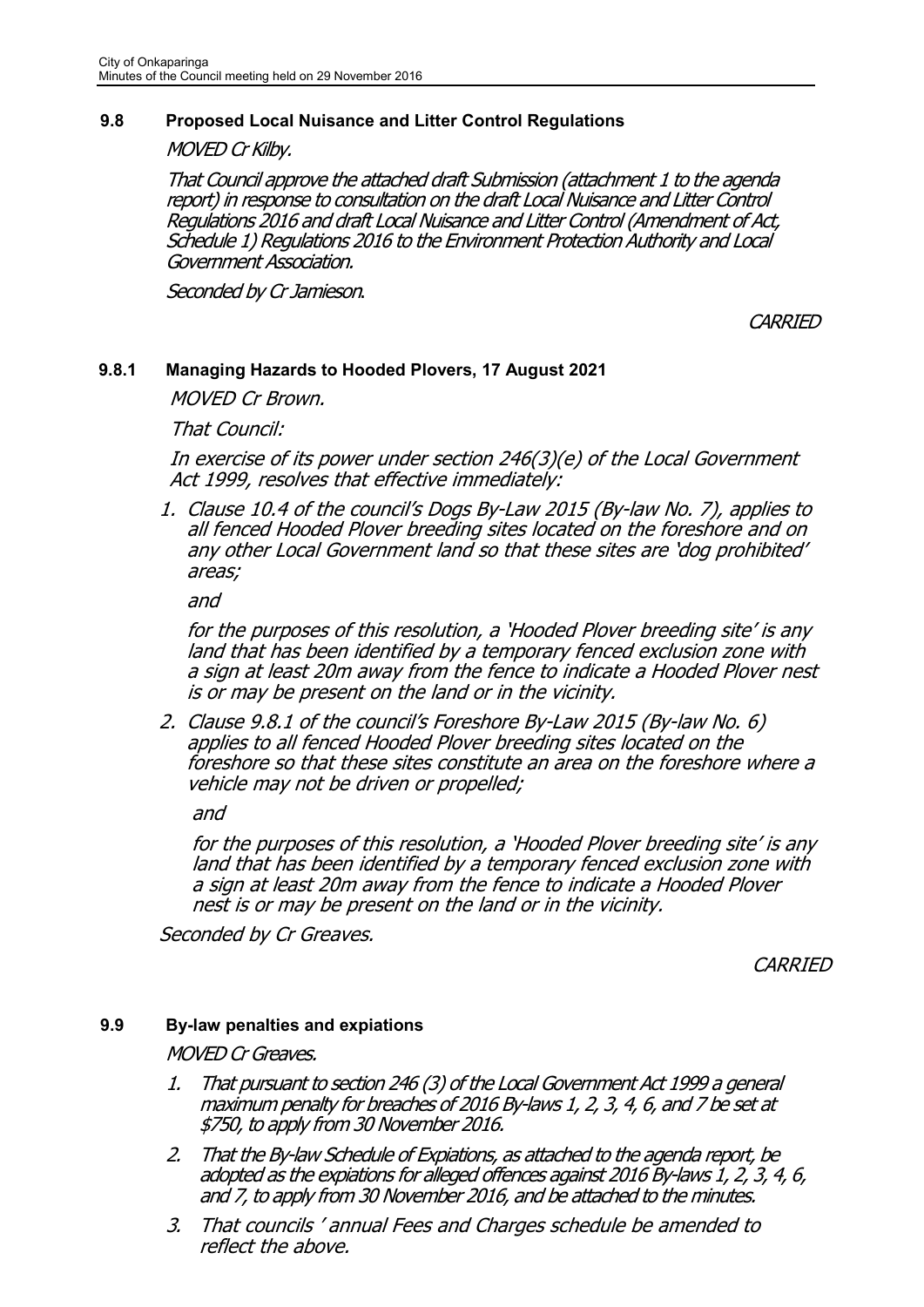4. That pursuant to clause 8.4.1 of By-law 6 of 2016 Foreshore, the O'Sullivan Beach boat ramp be subject to a fee, payable at the O'Sullivan Beach kiosk, as specified in the City of Onkaparinga's Annual Schedule of Fees and Charges.

Seconded by Cr Merritt.

**CARRIED** 

# **9.10 Delegation Update November 2016**

MOVED Cr Merritt.

1. Delegations made under Development Act 1993

That Council, in exercise of the power contained in Sections 20 and 34(23) of the Development Act 1993 of the powers and functions detailed below, hereby delegates this 29nd day of November 2016 to the person occupying the office of Chief Executive Officer and to any person occupying the office of Chief Executive Officer:

- a. pursuant to Section 71(19)(a)(i), (iii) and (iv) of the Development Act 1993, the power to appoint officers of council to the Building Fire Safety Committee.
- b. pursuant to Section 71(19)(b) of the Development Act 1993, the power to determine the term of office of the membership for the Building Fire Safety Committee for a period up to and not exceeding three years.
- c. pursuant to Section 71(19)(d) of the Development Act 1993, the power to appoint deputy members to the Building Fire Safety Committee.

**12 Date Printed: 1 December 2016**